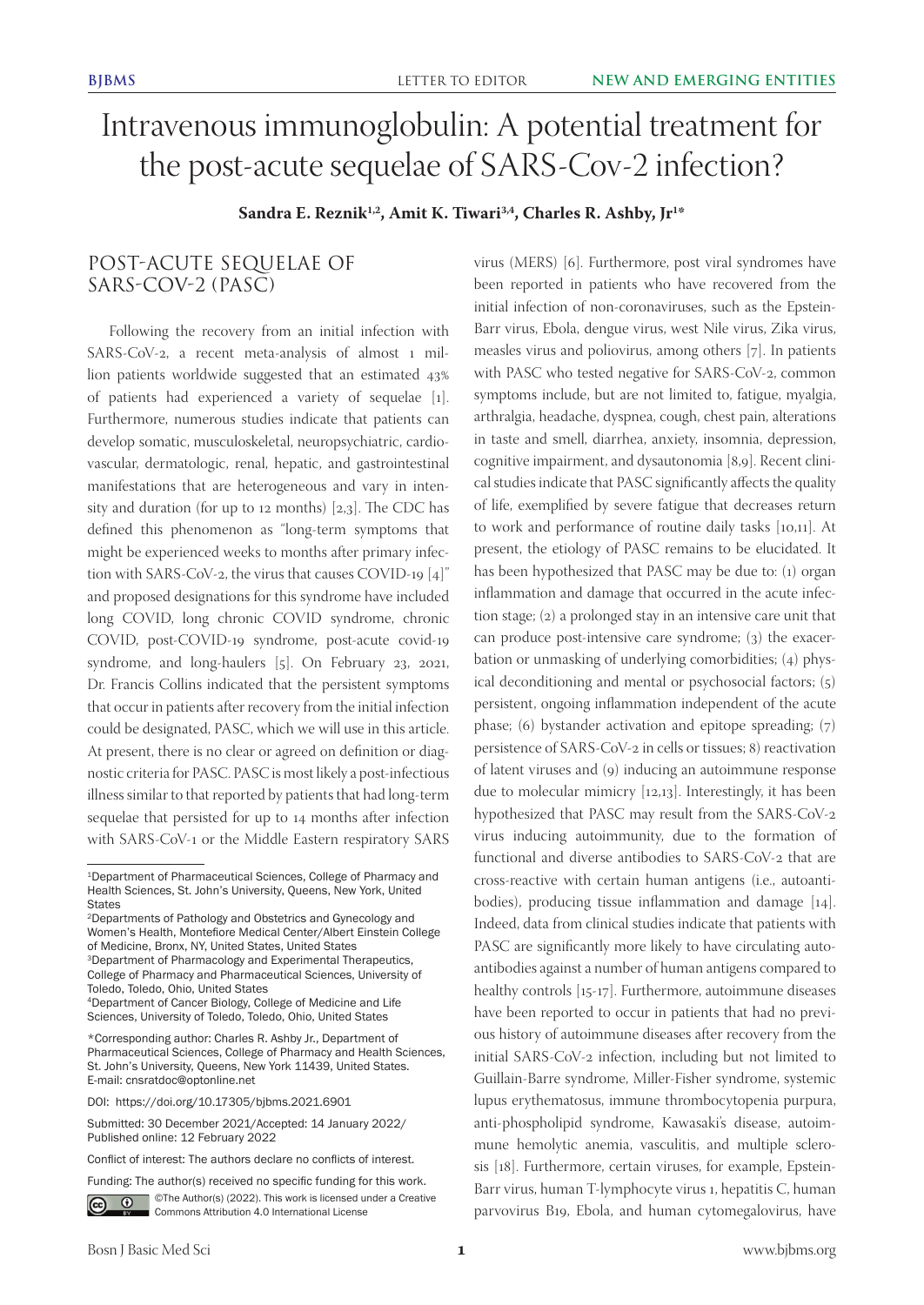been reported to increase the risk of the development of autoimmune diseases [19].

## IVIG AS PROPOSED TREATMENT FOR PASC

At present, there are no efficacious treatments for PASC. As vaccines do not completely prevent the appearance of the PASC, there is still a need for alternative approaches to the treatment of the PASC. Clinical trials are ongoing to determine the efficacy of certain treatments for PASC; however, these trials remain to be completed. We hypothesize that patients diagnosed with PASC could be treated with intravenous immunoglobulin (IVIG). All IVIG products primarily consist of polyclonal IgG (predominantly monomeric IgG1 and IgG2 (at least 90% or greater) and lower levels of monomeric IgG<sub>3</sub>  $(2-7%)$  and IgG<sub>4</sub>  $(1-3%)$ , with  $1-10%$  dimeric complexes) [20]. The polyclonal IgG molecules are isolated from the blood of at least 3,000 up to 100,000 healthy blood donors [21]. These IgG molecules are produced by plasma B cells in response to immune stimuli [22]. Because IVIG is a human-derived blood product, there is the possibility of the transmission of pathogenic viruses and bacteria from the donors to the recipients. However, the risk of this is low as (1) microbial pathogens are removed using chemical and physical processes [23]; (2) the blood from all donors is screened for HIV-1, HIV-2, hepatitis B, hepatitis C, and syphilis [24]; and (3) neutralizing antibodies for several viruses are present in IVIG [25]. The pooled samples are representative of the environmental exposure of the donors to various pathogens and should contain antibodies that have multiple specificities for microbial antigens, self-antigens and anti-idiotypic antibodies [26]. IVIG is approved by the United States Food and Drug Administration (FDA) for the treatment of: (1) primary humoral immunodeficiency, bone marrow transplantation, pediatric HIV patients (to decrease the frequency of bacterial infections) infection and B-cell chronic lymphocytic leukemia and (2) chronic inflammatory demyelinating polyneuropathy, multifocal motor neuropathy, immune thrombocytopenic purpura and Kawasaki syndrome, which are believed to be autoimmune diseases [27]. In July 2021, the FDA, based on the results of ProDERM (ClinicalTrials. gov Identifier: NCT02728752) [28] approved the use of 10% Octagam for the treatment of dermatomyositis, a disease that has been hypothesized to result from an abnormal autoimmune response [29]. At present, in the U.S., there are thirteen approved IVIG products that are given intravenously, eight that are given subcutaneously and one that can be given intramuscularly [30]. Furthermore, randomized clinical trials indicate that IVIG has efficacy in certain neuromuscular, hematologic and dermatologic diseases that may result

from alterations in autoimmunity and the inflammatory response [31].

## MECHANISM OF ACTION OF IVIG

The efficacy of IVIG, in certain autoimmune and inflammatory diseases, has been postulated to involve complex, mutually nonexclusive mechanisms. Broadly, the mechanism of action of IVIG involves the regulation of innate and acquired immunity by (1) the binding of the IgG antibodies to antigens via the Fab portion and (2) modulating the expression and function of immune cell Fc receptors [32]. Specifically, IVIG has been suggested to produce its therapeutic effect in certain autoimmune and inflammatory disorders as discussed below (for review of the mechanisms, see [26,32-35]). IVIG contains antibodies that interact with idiotypic determinants on pathogenic autoantibodies (anti-idiotype antibodies) that are associated with certain autoimmune diseases. The binding of the IVIG antibodies to the pathogenic autoantibodies inhibits their activation of (1) Fc receptor (FcγR) on immune cells and (2) complement, which decreases the activation of inflammatory pathways. The neonatal FcRs (FcRn), which are primarily located on endothelial cells, normally bind to IgG antibodies, which decreases their catabolism, increasing their half-life. At high doses, IVIG saturates FcRn, preventing the binding of endogenous pathogenic IgG antibodies to FcRns, thereby increasing their elimination. IVIG, by inhibiting the activation of macrophages and monocytes, can decrease inflammation by preventing the release of proinflammatory proteins (IL-1β, TNF-α) and increasing the levels of anti-inflammatory proteins (i.e., IL-10, TGF-β IL-1RA). Furthermore, IVIG has natural IgG antibodies that can interact with and neutralize the inflammatory effect of certain cytokines. IVIG alters the function and activity of dendritic cells (DC), which play a critical role in mediating autoimmune responses. IVIG decreases the activation of DC, inhibits the maturation and differentiation of human DC and decreases the processing and presentation of antigens by DC. IVIG can inhibit the proliferation and antigen-presentation functions of autoreactive B lymphocytes, thereby decreasing the levels of pathogenic autoantibodies present in patients with certain autoimmune diseases. IVIG can (1) neutralize B cell survival factors, such as BAFF and APRIL (increasing the likelihood of cell death), preventing the activation of FcγR; (2) decrease B cell proliferation; (3) sequester autoantigens and facilitate their clearance; (4) decrease B cell receptor-mediated activation of B-cells and (5) induce the apoptosis of autoreactive B cells, thus decreasing the levels of autoantibodies. IVIG, through the Fab2 portion of IgG, has been reported to inhibit T cell activation and proliferation. IVIG also induces the apoptosis of effector Th1 and Th17 cells by activating the Fas pathway. The expression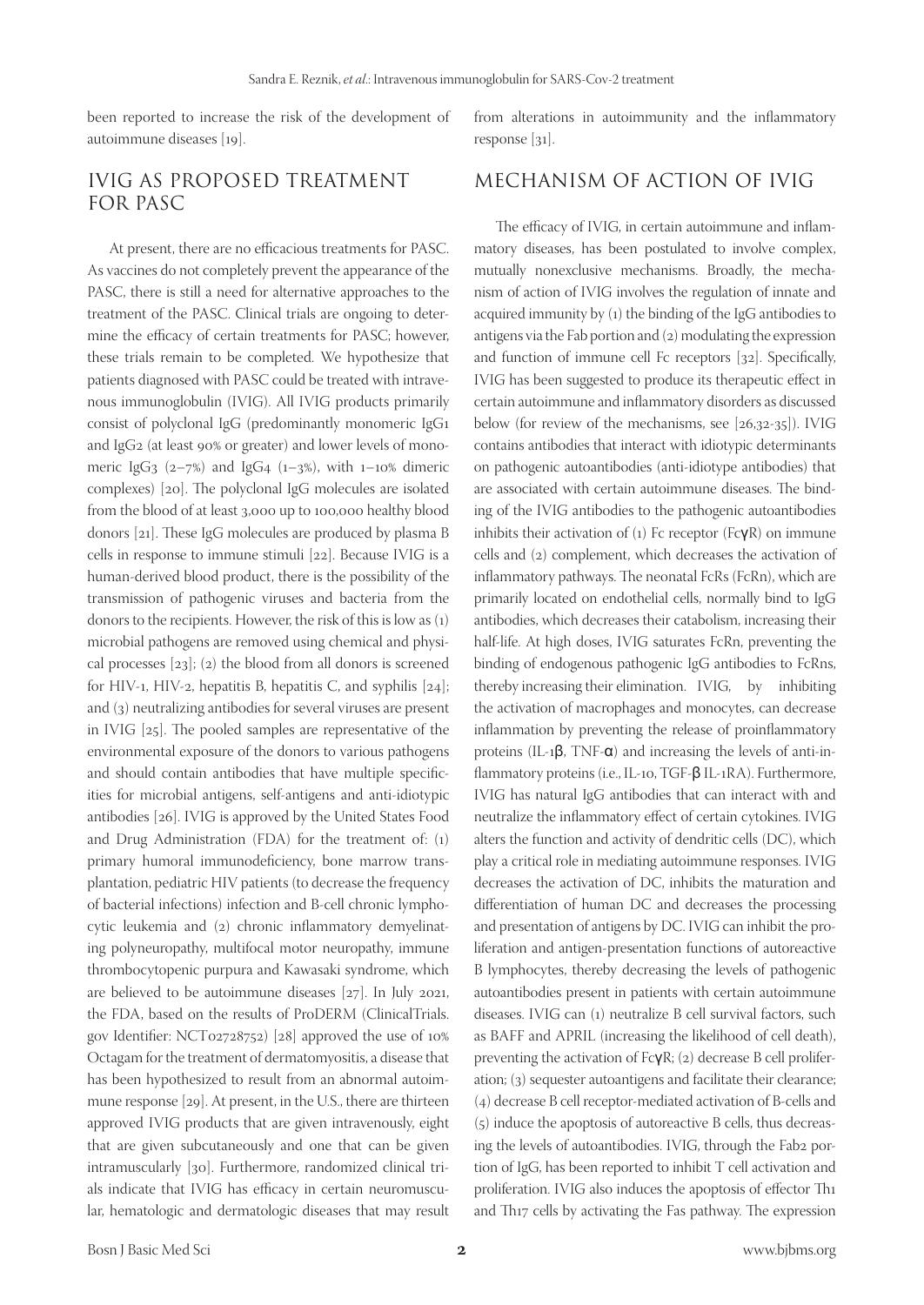of T regulatory cells and their suppressive effect on immune cells are increased by IVIG, thereby increasing immune tolerance. IVIG's anti-inflammatory efficacy may also be due, in part, to its regulation of neutrophils. IVIG can decrease the recruitment and activation of neutrophils by inhibiting their interaction with the endothelium. *In vitro*, human neutrophil death can be induced by IVIG via its anti-sialic acid binding immunoglobulin-like lectins-9 (Siglec-9) autoantibodies. Certain proteins in IVIG can bind to the complement cascade molecules (1) C3b and C4b, preventing their interaction with the C5-C9 membrane attack complex; (2) C3a and C5a, and the anti-complement effect of IVIG could decrease the risk of inflammation and tissue damage.

#### PROPOSED CLINICAL TRIAL

Based on the above information, we hypothesized that patients diagnosed with PASC could be treated with IVIG. IVIG's efficacy could be evaluated in a random, double-blind placebo trial by identifying previously SARS-CoV-2-positive male and female patients (based on real time RT-PCR results) who are >18 years of age, whose symptom frequency and magnitude would be assessed before, during and after treatment, using the EuroQol 5-dimension, 3-level questionnaire [36]. A detailed medical history and tests for autoimmune diseases will be obtained for all patients to exclude other diagnoses. Pregnant women experiencing severe symptoms of PASC could be included in the trial, as IVIG is FDA pregnancy category C, generally considered safe in pregnancy in the medical community [37] and has been used to manage a variety of fetal and neonatal conditions [38]. Patients would receive either  $2 g/kg$  of IVIG or an i.v. placebo, over  $4-5$  days, and be closely monitored in a health care setting. This high dose regimen should be used as it can regulate immune functions and produce significant anti-inflammatory efficacy [30]. Depending on the patients' response, this regimen can be repeated every 4-6 weeks. Any patients that cannot tolerate the treatment due to any adverse effect will be removed from the trial. The infusion rate, depending on the concentration of the IVIG product, will be either 0.5 or 1 mg/kg/min or 0.5 mL/kg/hr for the first 10 minutes, and if there are no significant adverse or toxic effects, the infusion rate is increased to 0.5 mg/kg/min or 5 mL/kg/hr, respectively. The dosing interval will be determined by measuring the IgG trough level, a significant clinical response, or both. The primary efficacy point would be a significant decrease in the frequency and magnitude of the symptoms. IVIG formulations may not be comparable due to differences in pharmaceutical properties (i.e., pH, sugar content, sodium content, osmolality, and IgA content), which can affect their safety and tolerability [39], particularly in patients with certain morbidities.

# ADVERSE EFFECTS OF IVIG

The adverse effects produced by IVIG are rarely fatal. IVIG can produce flu-like symptoms, which include headache, abdominal pain, flushing, nausea, backache, fever, chills, myalgia and lethargy, which are typically mild, transient and occur within the first 30-60 minutes of administration [40]. Furthermore, decreasing the rate of infusion or temporarily stopping the infusion can alleviate these immediate adverse effects [41]. However, rare but serious adverse effects, such as thromboembolism, aseptic meningitis, thrombosis, arrhythmias, renal impairment, acute renal failure, delayed hemolysis, transfusion-related acute lung injury, antibody-dependent enhancement, and anaphylaxis, can occur [40]. The likelihood of adverse effects is increased (1) by a high concentration of IgA, Rh D antigen or anti-Rh blood group D [40]; (2) in patients that are IVIG naïve [42] and (3) have recently had a bacterial infection [42]. It has been postulated that the tolerability of IVIG during infusion may be proportional to the level of IgG dimeric aggregates and an increase in the levels of certain cytokines [43]. Clinical data suggest that the incidence and severity of these can be decreased by (1) assessing the patients' health (detailed physical exam, medication use, blood work and review of past medical records prior to treatment; (2) infusing IVIG at a slow rate and (3) using appropriate premedications and prehydration [40]. The half-lives of IgG1, IgG2, IgG3 and IgG4 in IVIG in healthy adults are 23, 21, 21 and 7 days, respectively [44]. The serum half-life of IVIG products is 23-41 days [20]. High levels of IgG are present in the serum immediately after i.v. administration of IVIG, followed by a rapid decrease from 1 to 7 days [45]. IgG is primarily taken up into cells that express the neonatal Fc receptor (FcRn) and it is ultimately biodegraded in lysosomes to amino acids [46]. The immune response to live viral vaccines may be altered by IVIG products [24]. IVIG products are contraindicated in patients (1) that have previously had severe anaphylactic responses to IVIG and (2) with antibodies to IgA that have been diagnosed with IgA deficiency [20].

#### CONCLUSION

In conclusion, we hypothesize that IVIG could attenuate the symptoms in patients diagnosed with PASC. Furthermore, therapies, such as aerobic exercise, psychological counseling, strength and balancing exercises, neuromuscular, respiratory, and cardiac interventions could also be used in patients with PASC. A multidisciplinary and multiprofessional team should be used to produce the maximal therapeutic outcome for each patient. Finally, if a patient cannot receive immune globulin by the intravenous route, the subcutaneous administration of immune globulins should be considered.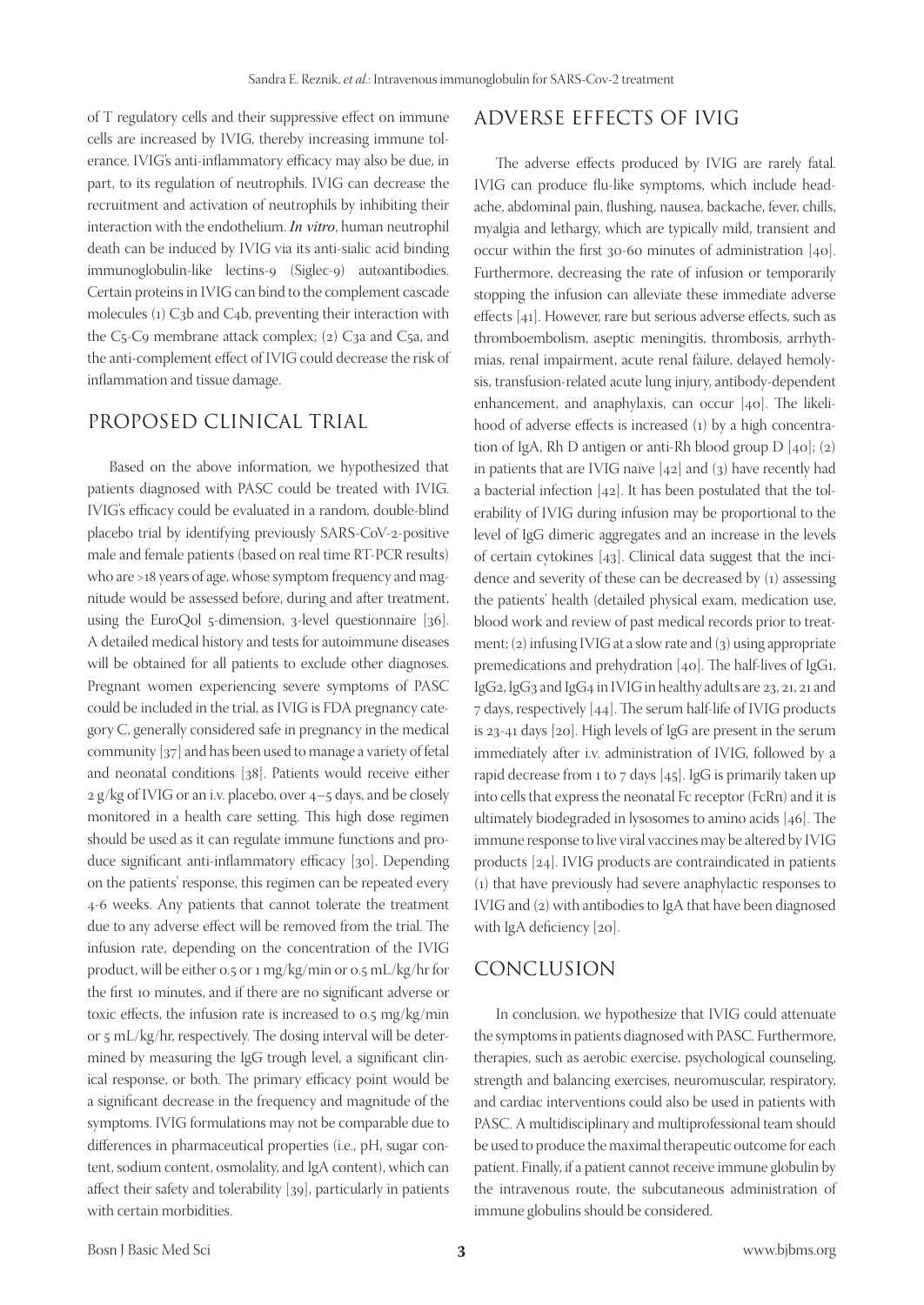## REFERENCES

- [1] Chen C, Haupert SR, Zimmermann L, Shi X, Fritsche LG, Mukherjee B. Global Prevalence of Post-Acute Sequelae of COVID-19 (PASC) or Long COVID: A Meta-Analysis and Systematic Review, medRxiv; 2021.
- [2] Nalbandian A, Sehgal K, Gupta A, Madhavan MV, McGroder C, Stevens JS, et al. Post-acute COVID-19 syndrome. Nat Med 2021;27(4):601-15. https://doi.org/10.1038/s41591-021-01283-z
- [3] Garg M, Maralakunte M, Garg S, Dhooria S, Sehgal I, Bhalla AS, et al. The conundrum of 'Long-COVID-19': A narrative review. Int J Gen Med 2021;14:2491-506. https://doi.org/10.2147/IJGM.S316708
- [4] Yomogida K, Zhu S, Rubino F, Figueroa W, Balanji N, Holman E. Post-acute sequelae of SARS-CoV-2 infection among adults aged≥18 Years-long beach, California, April 1-December 10, 2020. MMWR Morb Mortal Wkly Rep 2021;70(37):1274-7. https://doi.org/10.15585/mmwr.mm7037a2
- [5] Ramakrishnan RK, Kashour T, Hamid Q, Halwani R, Tleyjeh IM. Unraveling the mystery surrounding post-acute sequelae of COVID-19. Front Immunol 2021;12:686029. https://doi.org/10.3389/fimmu.2021.686029
- [6] O'Sullivan O. Long-term sequelae following previous coronavirus epidemics. Clin Med (Lond) 2021;21(1):e68-70. https://doi.org/10.7861/clinmed.2020-0204
- [7] Hirschenberger M, Hunszinger V, Sparrer KMJ. Implications of innate immunity in post-acute sequelae of non-persistent viral infections. Cells 2021;10(8):2134. https://doi.org/10.3390/cells10082134
- [8] Aiyegbusi OL, Hughes SE, Turner G, Rivera SC, McMullan C, Chandan JS, et al. Symptoms, complications and management of long COVID: A review. J R Soc Med 2021;114(9):428-42. https://doi.org/10.1177/01410768211032850
- [9] Raveendran AV, Jayadevan R, Sashidharan S. Long COVID: An overview. Diabetes Metab Syndr 2021;15(3):869-75. https://doi.org/10.1016/j.dsx.2021.04.007
- [10] Parker AM, Brigham E, Connolly B, McPeake J, Agranovich AV, Kenes MT, et al. Addressing the post-acute sequelae of SARS-CoV-2 infection: A multidisciplinary model of care. Lancet Respir Med 2021;9(11):1328-41. [https://doi.org/10.1016/S2213-2600\(21\)00385-4](https://doi.org/10.1016/S2213-2600(21)00385-4)
- [11] Agostini F, Mangone M, Ruiu P, Paolucci T, Santilli V, Bernetti A. Rehabilitation setting during and after COVID-19: An overview on recommendations. J Rehabil Med 2021;53(1):jrm00141. https://doi.org/10.2340/16501977-2776
- [12] Proal AD, van Elzakker MB. Long COVID or post-acute sequelae of COVID-19 (PASC): An overview of biological factors that may contribute to persistent symptoms. Front Microbiol 2021;12(1494):698169.

https://doi.org/10.3389/fmicb.2021.698169

- [13] Yong SJ. Long COVID or post-COVID-19 syndrome: Putative pathophysiology, risk factors, and treatments. Infect Dis (Lond) 2021;53(10):737-54. https://doi.org/10.1080/23744235.2021.1924397
- [14] Vojdani A, Vojdani E, Kharrazian D. Reaction of human monoclonal antibodies to SARS-CoV-2 proteins with tissue antigens: Implications for autoimmune diseases. Front Immunol

2021;11(3679):617089. https://doi.org/10.3389/fimmu.2020.617089

- [15] Lingel H, Meltendorf S, Billing U, Thurm C, Vogel K, Majer C, et al. Unique autoantibody prevalence in long-term recovered SARS-CoV-2-infected individuals. J Autoimmun 2021;122:102682. https://doi.org/10.1016/j.jaut.2021.102682
- [16] Wallukat G, Hohberger B, Wenzel K, Fürst J, Schulze-Rothe S, Wallukat A, et al. Functional autoantibodies against G-protein coupled receptors in patients with persistent Long-COVID-19 symptoms. J Transl Autoimmun 2021;4:100100. https://doi.org/10.1016/j.jtauto.2021.100100
- [17] Richter AG, Shields AM, Karim A, Birch D, Faustini SE, Steadman L, et al. Establishing the prevalence of common tissue-specific autoantibodies following severe acute respiratory syndrome Coronavirus 2 infection. Clin Exp Immunol 2021;205(2):99-105. https://doi.org/10.1111/cei.13623
- [18] Cañas CA. The triggering of post-COVID-19 autoimmunity phenomena could be associated with both transient immunosuppression and an inappropriate form of immune reconstitution in susceptible individuals. Med Hypotheses 2020;145:110345. https://doi.org/10.1016/j.mehy.2020.110345
- [19] Hussein HM, Rahal EA. The role of viral infections in the development of autoimmune diseases. Crit Rev Microbiol 2019;45(4):394-412.

https://doi.org/10.1080/1040841X.2019.1614904

- [20] Jerry S. Immune Globulins: Therapeutic, Pharmaceutical, Cost and Administration Considerations, Pharmacy Practice News; 2015. p. 67-74.
- [21] Boros GG, Bromberg JS. High dose intravenous immunoglobulin treatment: Mechanisms of action. Liver Transpl 2005;11(12):1469-80. https://doi.org/10.1002/lt.20594
- [22] Negi VS, Elluru S, Sibéril S, Graff-Dubois S, Mouthon L, Kazatchkine MD, et al. Intravenous immunoglobulin: An update on the clinical use and mechanisms of action. J Clin Immunol 2007;27(3):233-45.

https://doi.org/10.1007/s10875-007-9088-9

[23] Buchacher A, Iberer G. Purification of intravenous immunoglobulin G from human plasma-aspects of yield and virus safety. Biotechnol J 2006;1(2):148-63.

https://doi.org/10.1002/biot.200500037

- [24] Goddard EA. Intravenous immunoglobulin: Review article. Curr Allergy Clin Immunol 2008;21(1):26-31.
- [25] Biesert L. Virus validation studies of immunoglobulin preparations. Clin Exp Rheumatol 1996;14 Suppl 15:S47-52.
- [26] Durandy A, Kaveri SV, Kuijpers TW, Basta M, Miescher S, Ravetch JV, et al. Intravenous immunoglobulins-understanding properties and mechanisms. Clin Exp Immunol 2009;158 Suppl 1:2-13.
- [27] Perez EE, Orange JS, Bonilla F, Chinen J, Chinn IK, Dorsey M, et al. Update on the use of immunoglobulin in human disease: A review of evidence. J Allergy Clin Immunol 2017;139(3S):S1-46. https://doi.org/10.1016/j.jaci.2016.09.023
- [28] Aggarwal R, Charles-Schoeman C, Schessl J, Dimachkie MM, Beckmann I, Levine T. Prospective, double-blind, randomized, placebo-controlled Phase III study evaluating efficacy and safety of octagam 10% in patients with dermatomyositis ("ProDERM study"). Medicine (Baltimore) 2021;100(1):e23677. https://doi.org/10.1097/MD.0000000000023677
- [29] Dalakas MC. Inflammatory muscle diseases. N Engl J Med 2015;372(18):1734-47.
- [30] Available from: https://www.fda.gov/vaccines-blood-biologics/approved -blood-products /immune-globulins, last accessed on February 17, 2022.
- [31] Gelfand EW. Intravenous immune globulin in autoimmune and inflammatory diseases. N Engl J Med 2012;367(21):2015-25. https://doi.org/10.1056/NEJMra1009433
- [32] Patil V, Kaveri SV. The mechanisms of action of IVIG in autoimmune and inflammatory disease. ISBT Sci Ser 2013;8(1):185-8.
- [33] Galeotti C, Kaveri SV, Bayry J. IVIG-mediated effector functions in autoimmune and inflammatory diseases. Int Immunol 2017;29(11):491-8. https://doi.org/10.1093/intimm/dxx039
- [34] Schwab I, Nimmerjahn F. Intravenous immunoglobulin therapy: How does IgG modulate the immune system? Nat Rev Immunol 2013;13(3):176-89.

https://doi.org/10.1038/nri3401

- [35] Ballow M. The IgG molecule as a biological immune response modifier: Mechanisms of action of intravenous immune serum globulin in autoimmune and inflammatory disorders. J Allergy Clin Immunol 2011;127(2):315-23; quiz 24-5. https://doi.org/10.1016/j.jaci.2010.10.030
- [36] Taboada M, Moreno E, Cariñena A, Rey T, Pita-Romero R, Leal S, et al. Quality of life, functional status, and persistent